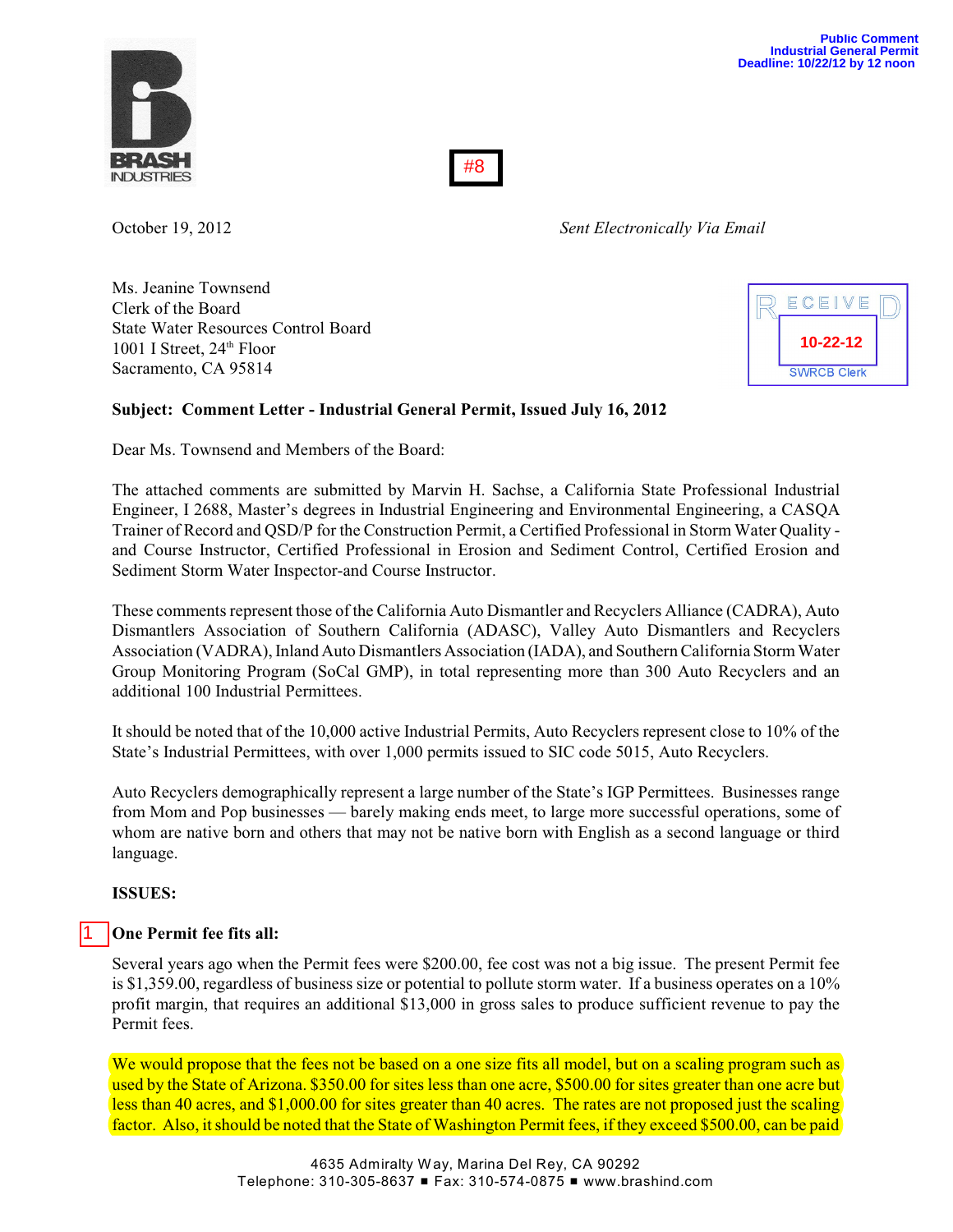### off in two semi annual payments, without penalty.

One unanticipated consequence of high permit costs is the relationship between higher costs and the number of business that choose not to comply. Non compliers not only raise program costs, and lower revenues, they also represent businesses that could be significant sources of pollution. 2

#### **BAT/BCT** 3

4

1.E. 32 - Indicates that TBELs for discharges are not covered by this Permit. If implementation of a specific BMP that achieves BAT/BCT and complies with the requirements of this General Permit can a list of these appropriate BMPs achieving BAT/BCT be established and maintained by the SWB?

### **Discharge storm water quality versus Receiving Water Limitation**

1.F.36 - Further clarification and definition of the this complex legal issue would facilitate consistent Permit implementation and overall compliance and eliminate numerous needless CWA litigations. The cost of these litigations have done little to improve water quality discharge but have done immense damage to the State's economy. These law suits have forced numerous facilities to cease operations because of the cost of litigation. The Permit has never addressed the issue that discharge water that is not a direct discharge to a receiving water is a point source of discharge water, and by the time it reaches the receiving water it has been commingled with multiple sources and has gone through numerous perturbations of dilution, pollutant contributions, and physio chemical alterations and changes. Water quality standards for discharge water and receiving water must be clarified before more businesses are forced from the State.

#### **TMDL** 5

7

1.G.37 - The same discussions between point source, commingled water, and non direct discharges apply to TMDLs, as above. Discharge water being held to a receiving water standard, when the discharge water has been significantly altered and commingled with other more polluted or less polluted water, prior to reaching the receiving water seems inappropriate.

#### **QISP Training** 6

1.I.54 - Which QISP level, 1 or 2 or all training levels, will a Professional Engineer be exempted from QISP Training?

## **Sampling and Reporting**

1.K. 58 - Will self reported discharge violations constitute a Permit violation exposing the reporting Permittee to fines, penalties, and litigation, or will the reporting of the exceedance or violation be accorded a safe harbor while the necessary site modifications are being implemented.

#### **NAL and Exceedance Response Actions (ERAs)** 8

1.N.64 -Again, the issue of accurate and reliable data reporting exposes conscientious Permittees to potential CWA litigation, fines and penalties, without a safe harbor for the self incriminating reporting of Exceedance, or a statement to the fact that ERAs do not constitute a receiving water violation. Paragraph 66 states that, *"NAL exceedances defined in this General Permit are not, in and of themselves, violations of this General Permit,"* but it does not address the issue of Receiving Water standards, which is frequently used as the basis of a CWA Citizen Suit.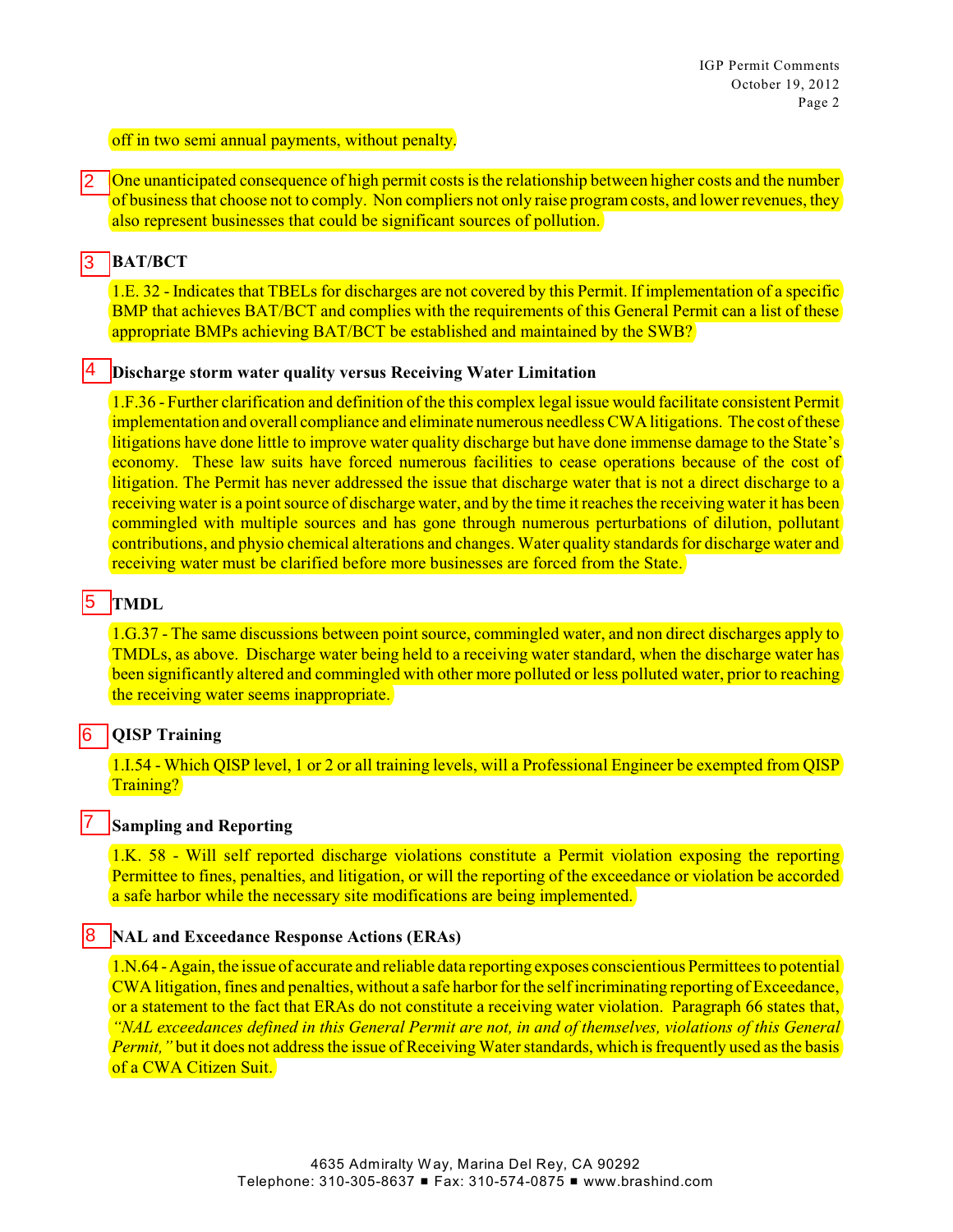#### 19 **Background, aerial deposition, and other non industrial pollutant sources** (Comment only)

1.N .70&71 - Provides an **appropriate** consideration of facilities that have non industrial activity related to potential sources of pollution which could be naturally occurring. This perspective is particularly significant for facilities that have storm water discharging from a site that is not paved and have soil with high background level of minerals, salts in the soil.

## **Facilities Handling Plastic Materials**

1.Q - States that facilities with plastic materials including dust and scrap are sources of storm water gross pollutants. Fiberglass is known in the generic form as "FRP" fiber reinforced plastic. Please clarify if the scrap or dust resulting from the grinding of fiberglass catalyst activated materials are also considered as a storm water gross pollutant.

## **11 Training Qualifications**

IX.A Table I and Table - Identifies that only a Professional Civil Engineer can provide SWPPPs for inactive mining facilities. It is not clear as to why only a Professional Civil Engineer can write these SWPPPs, since Professional Mining Engineers, Industrial and Chemical Engineers would also have the necessary qualifications, controls, and experience to prepare a comprehensive SWPPP.

# **12 Significant Spills and Leaks**

X.G.1.d - *".....description of materials that have spilled or leaked in significant quantities...."* Clarification as to the term significant would be helpful.

## **Assessment of Potential Pollutant Sources**

X.G.2.a.iv - States the degree to which the pollutant associated with those materials may be exposed to and mobilized by contact with storm water — requires clarification as to the application of the term degree.

# **14 Oualifying Storm Event**

XI.B.2 - A Qualifying Storm Event is defined as 0.1 inches in the IGP. In the CGP, a QSE (QRE) is identified as 0.5 inches of rainfall, which the EPA considers the amount of rainfall necessary for a discharge to occur. The accurate measurement of  $0.1$  inch is beyond the accuracy of most inexpensive, non laboratory grade, rain gauges. A more realistic value would 0.2 inches of rainfall, which is proposed for consideration as the amount of rainfall necessary to define a QSE under the IGP.

### **Sample Frequency Reduction (SFR)**

**[Paragraph D is missing. The Permit goes from Paragraph C. To Paragraph E.]**

XI.C.6.A.i. - Southern California does not receive year-round storm events and it is highly unlikely that 8 consecutive storm events would be achievable. Would sampling reduction be available ifsampling occurred on all sampleable QSEs? 10<br>
11<br>
11<br>
11<br>
11<br>
11<br>
11<br>
11<br>
11<br>
16

### **NALs and NAL Exceedances**

17 XII.A.b - States that an instantaneous maximum NAL exceedance occurs when two or more analytical results.......taken within a reporting year exceed the instantaneous maximumNAL. Paragraph XI. C. 1. States that in the event that sampling results indicate an NAL exceedance, the Discharger's Baseline status immediately and automatically changes to a Level 1. Should that not read as two instantaneous maximum exceedances to avoid inconsistency in number of NAL exceedances?